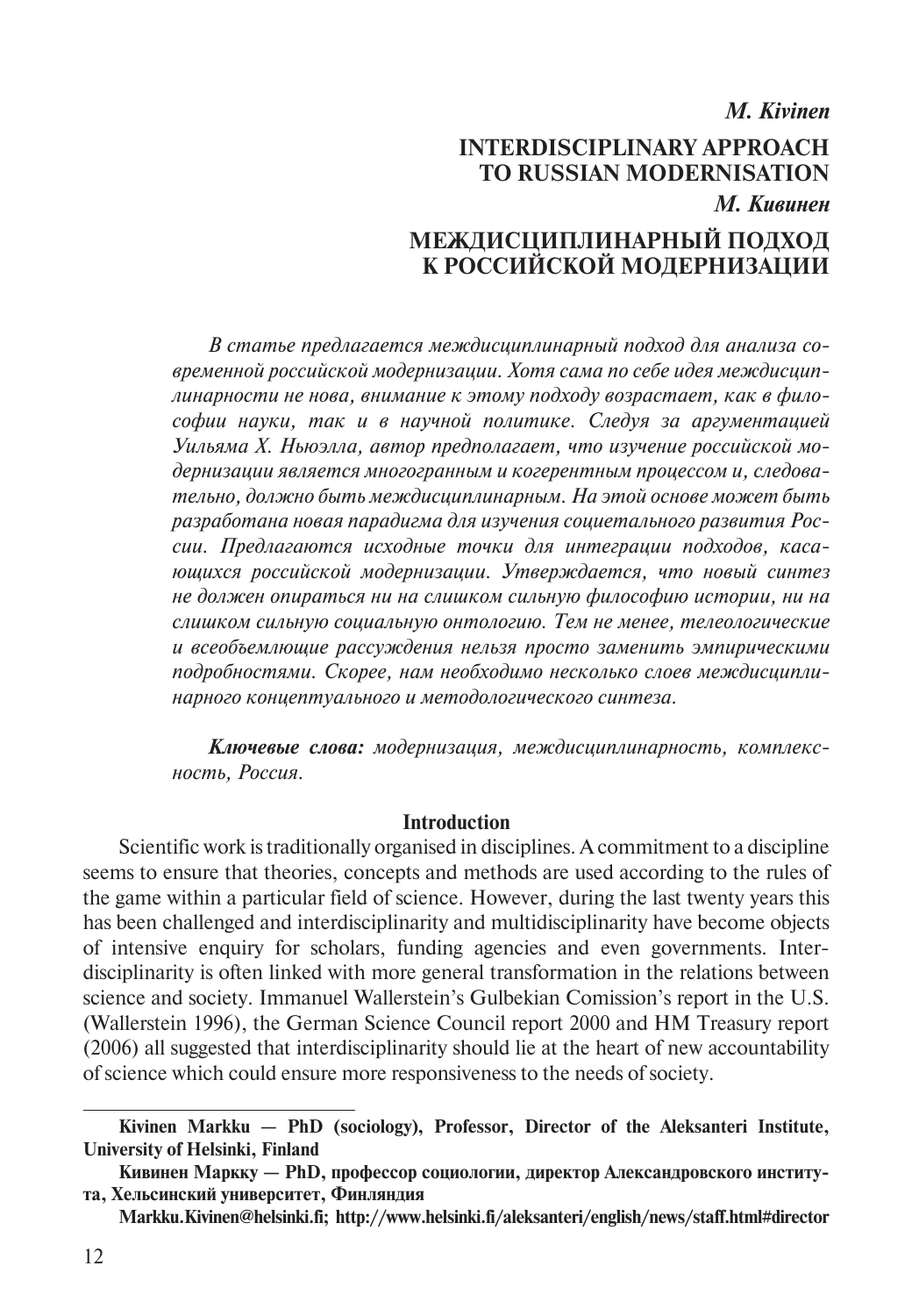An exemplary of a prominent scholarly problematization was a suggestion by Helga Nowotny and her colleagues (Nowotny, Scott & Gibbons 2001) that the concern with interdisciplinarity is part of a shift from what they call Mode-1 of science to Mode-2 knowledge production. The latter is said to include:

— transcending disciplinary boundaries;

— undermining disciplinary forms of evaluation and developing new forms of quality control;

— displacing of a 'culture of autonomy of science' by a 'culture of accountability';

— the growing importance of the 'context of application' as a site for research;

— diversity of sites at which science and knowledge is produced. (Nowotny 2003: 211–212 cf. Barry, Born & Weszkalnys 2008: 20–22.)

None of these aspects is self-evident and they all seem to need further discussion. In this respect the program for Mode-2 knowledge production seems to be a work in progress involving not only fields of substantive research and philosophy of science but those of sociology of science and science policy as well. In this article I will concentrate only to the most fundamental relation between the concepts of interdisciplinarity and complexity. I start with William H. Newell's (2001) argument that the distinguishing characteristic of interdisciplinary studies – synthesis or integration—is at last explained in terms of the unique self-organising pattern of a complex system. On the basis of this I am arguing that the most relevant way to understand Russian modernisation is to see it as a complex system and thus a new paradigm for Russian studies must be interdisciplinary.

Let us start with Newell's definitions:

The phenomena modelled by most complex systems are multi-faceted. Seen from one angle, they appear different that they do from another angle, because the viewers see facets (represented as sub-systems) where different components and relationship dominate. Like the phenomena modelled (i.e. represented typically as a set of equations or a diagram) by all systems, their overall pattern of behaviour is self-organising, thus different from the sum of its parts and not fully predictable from them. Because the various facets are connected by nonlinear relationships, the overall pattern of behaviour of the phenomenon (and thus the system) is not only self-organizing but also complex. As such the pattern is only quasi-stable, partly predictable, and dynamic. (Newell 2001: 2.)

If we want to analyse the patterns in this kind of a complex system, Newell argues, an effective method for modelling such a phenomenon must offer insight into its separate facets as well as into the self-organizing, complex pattern produced by their overall interaction. The individual facets can be studied within traditional disciplines whereas interdisciplinary study is a logical candidate for developing specific, whole, complex systems to study such phenomena. Consequently, interdisciplinary approach draws insights from relevant disciplines and integrates those views into a more comprehensive understanding.

#### **Complexity and systems thinking**

Although it sounds intuitively correct to characterize social and cultural phenomena complex, modern notions of complexity have their roots in theories of chaos, complex systems, fractal geometry, nonlinear dynamics, neo-evolutionary biology, and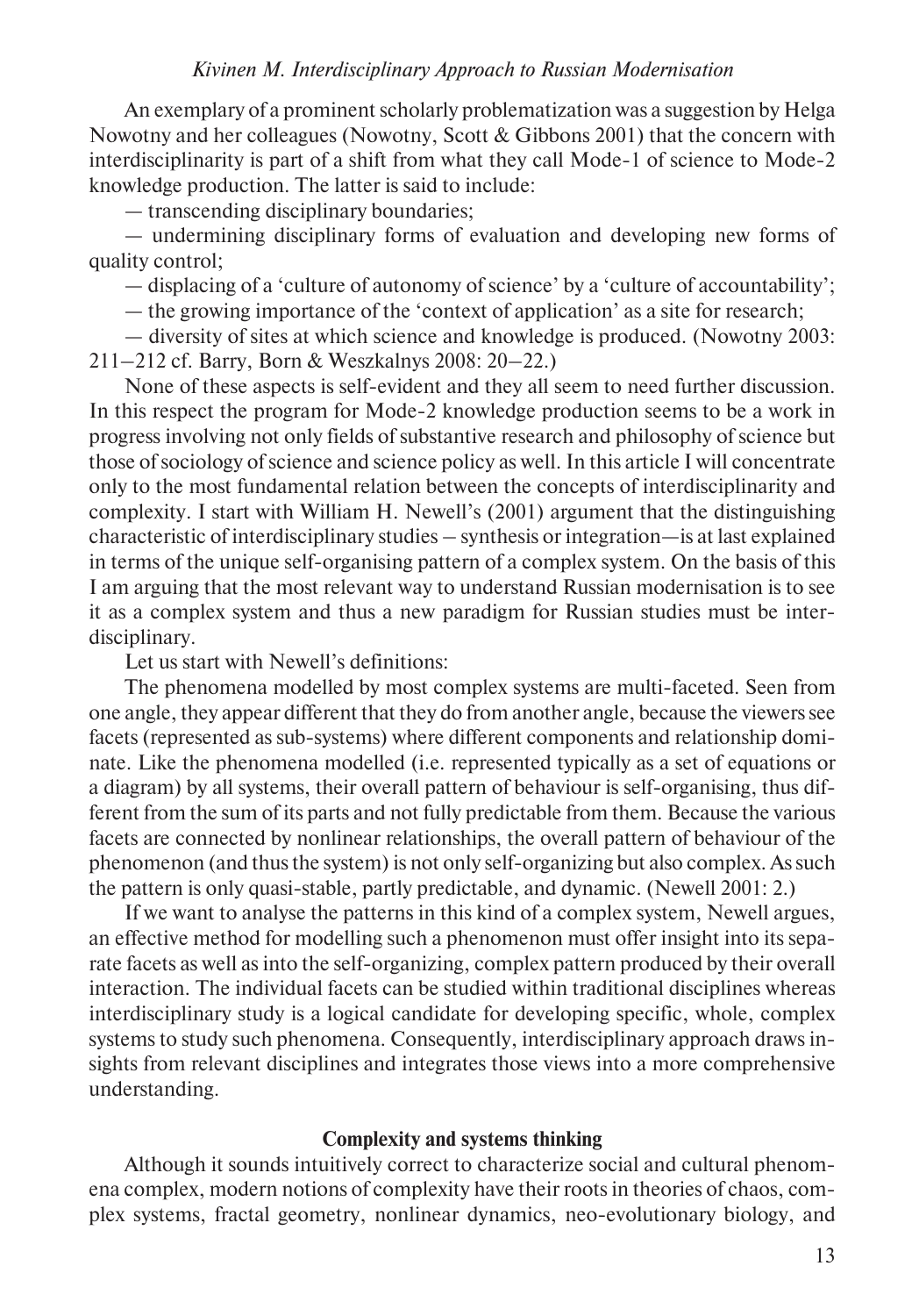other fields (even quantum mechanics) which seem to be far from social sciences and humanities. And even if social scientists are used to concept of social system, in arts and humanities people are not comfortable with systems thinking. This seems to imply that these notions must be used with caution, avoiding too straightforward generalisations and specifying the relevance of the integration in relation to the discipline and the phenomenon we are dealing with. There are meaningful differences between natural sciences, social sciences and humanities and this affects how interdisciplinarity is practiced in each of the fields. However, Newell argues that even humanists should recognise how their work is connected to complex systems and this would improve their ability to work with social and natural sciences and consequently develop their interdisciplinary practice as well. He gives the cultural legacy of *The Autobiography of Benjamin Franklin* as an example from interdisciplinary humanities:

Its legacy is bound up in American literature, history and culture – fields of study that have distinctive features at the same time that they are interconnected. Even though literary, historical and cultural perspectives on that legacy will clash to some extent (or the study will be pretty boring) the claim that the book *has* a cultural legacy is a claim that the insights from those diverse perspectives must somehow cohere. They must contribute to the understanding of some larger whole. Yet the connections among literature, history, and culture are better expressed by 'influence and response' than by 'cause and effect', they are anything but linear. By even a fairly literal interpretation, then, the cultural legacy can be fruitfully seen as behaviour of a complex system. When interdisciplinary humanists search for a theme that captures the cultural legacy, they seek an interpretation that reflects the overall pattern of the complex system. (Newell  $2001: 5-6.$ 

It is exactly in the practice of contextualization that a study of the book turns into an interdisciplinary effort. This does not exclude unique aspects of cultural production since contextualization can refer not only to influences on the text or individual, but also to the ways the book or person gives unique expression to those influences and creates meaning out of them. Interdisciplinarity does not necessarily focus only on deterministic, predictable and lawful but can comprise free will and creativity as well.

Systems in general are made up of components that interact. This interaction can be direct through mutual causation or indirect through feedback loops. Those feedback loops can be positive (enhancing the behaviour) or negative (dampening or reducing the behaviour). Because of this overall pattern of behaviour those interaction effects, the system as a whole is more than the sum of its parts. Each subsystem and even a plane in a subsystem can have its own emergent properties.

Newell and Meek (Newell, Meek 2000; Newell 2001) distinguish three kinds of systems: simple, complicated, and complex. A simple system may have multiple levels of components and connections arranged in a hierarchy, but the relationships between those components are predominantly linear. A proper example would be a road map. A complicated system loosely links together simple systems using linear relationship. A telling example would be a road atlas that links together state maps into a national system. A complex system links together combinations of components, simple systems and even complicated systems using predominantly nonlinear connections. Newell gives an example: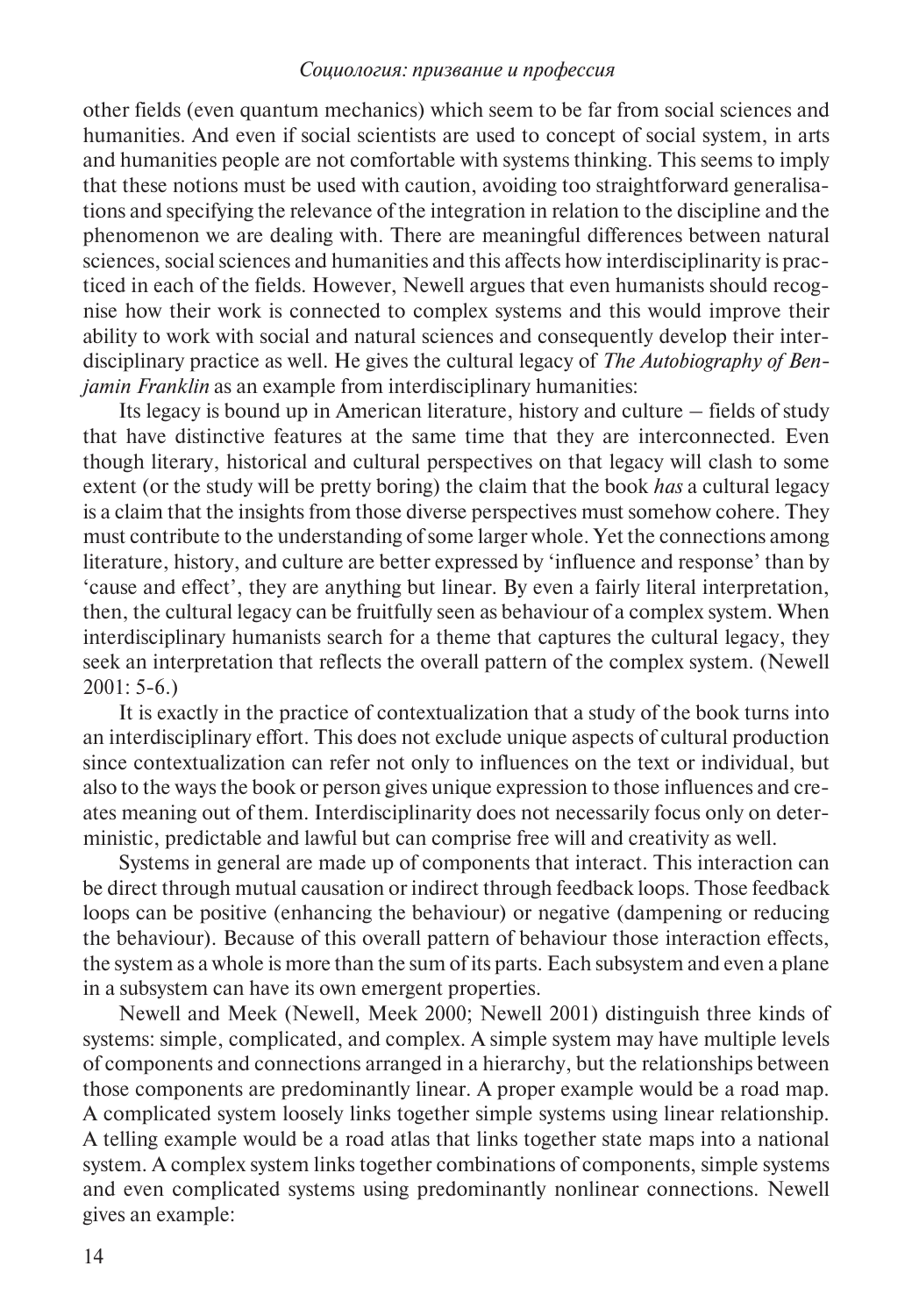Think of GIS (Geographic Information Systems) overlay of maps for the same urban area, including not only one of the streets and neighbourhoods taken from road atlas, but also maps of water and sewer districts, fire districts, school districts, police precincts, rapid transit, regional planning administration, political wards, ethnic enclaves, the county, watersheds, soil profiles, water quality indicators, and many others. The typical large American city has several hundred administrative units, each charged with the responsibility for one of those maps. Each map represents a sub-system which can be usefully studied in its own terms from a single perspective. But those subsystems are connected by an intricate series of often-overlooked relationships that can be subtle, intermittent in their operation, and occasionally produce responses that are disproportionally large or small – in short by a network of nonlinear relationships. The decisions of the school board about the location of a new school can have unanticipated effects on the ethnic distribution of neighbourhoods and thus on voting patterns of wards or traffic patterns, which in turn affect highway maintenance; the resulting political shifts and changing decisions about new highway construction can have unanticipated consequences for watersheds and water quality; and so on (Newell 2001: 8-9).

The components of complex systems can be molecules, cells, organs, phenotypes, species, individual human beings, institutions, groups, nations, artistic movements, cultures. Crucially significant is that something flows through the system – energy, air, water, information, money, values, signs and symbols. According to Newell the flow through the nonlinear relationships among the components produces a pattern of behaviour. The pattern of behaviour of a complex system is self-organising but only quasi stable. That is the pattern is identifiable but evolving, intelligible, but not strictly predictable (Newell 2001: 9; Holland 1995: 23-27).

### **Modern society as a system**

In social theory Talcott Parson's great synthesis is grounded on the concept of system. He identifies the basic functions of all systems (adaptation, goal attainment, integration and latency). He also defines money and power as the generalized media flowing within the system. Making a distinction between social system, personality system and cultural system Parsons defines the role of values in their relationship. Values are internalised within the personality system and institutionalised in the social system. Based on his theory of voluntaristic human action he argues that realms of social life have gradually separated from each other according to social functions. Economy, politics, religion and arts all emerged as separate spheres of human action. This separation can be read as a history of progress although the era of modernity emerges from very incomplete beginnings in a series of historical breaks known as scientific, industrial and democratic revolutions. Parsons sees the differentiation of functions and their separate institutionalisation as both enhancing human freedom and as increasing the range of human action. In this sense Parsons theory provides a sociological version of the Enlightenment understanding of modernity combining freedom and reason, autonomy and mastery as well as subjectivity and rationality (Wagner 2008: 8-9). In Parsons' view modern society came to all fruition only in the USA of the post-Second Ward War era, although modernisation processes were moving towards that direction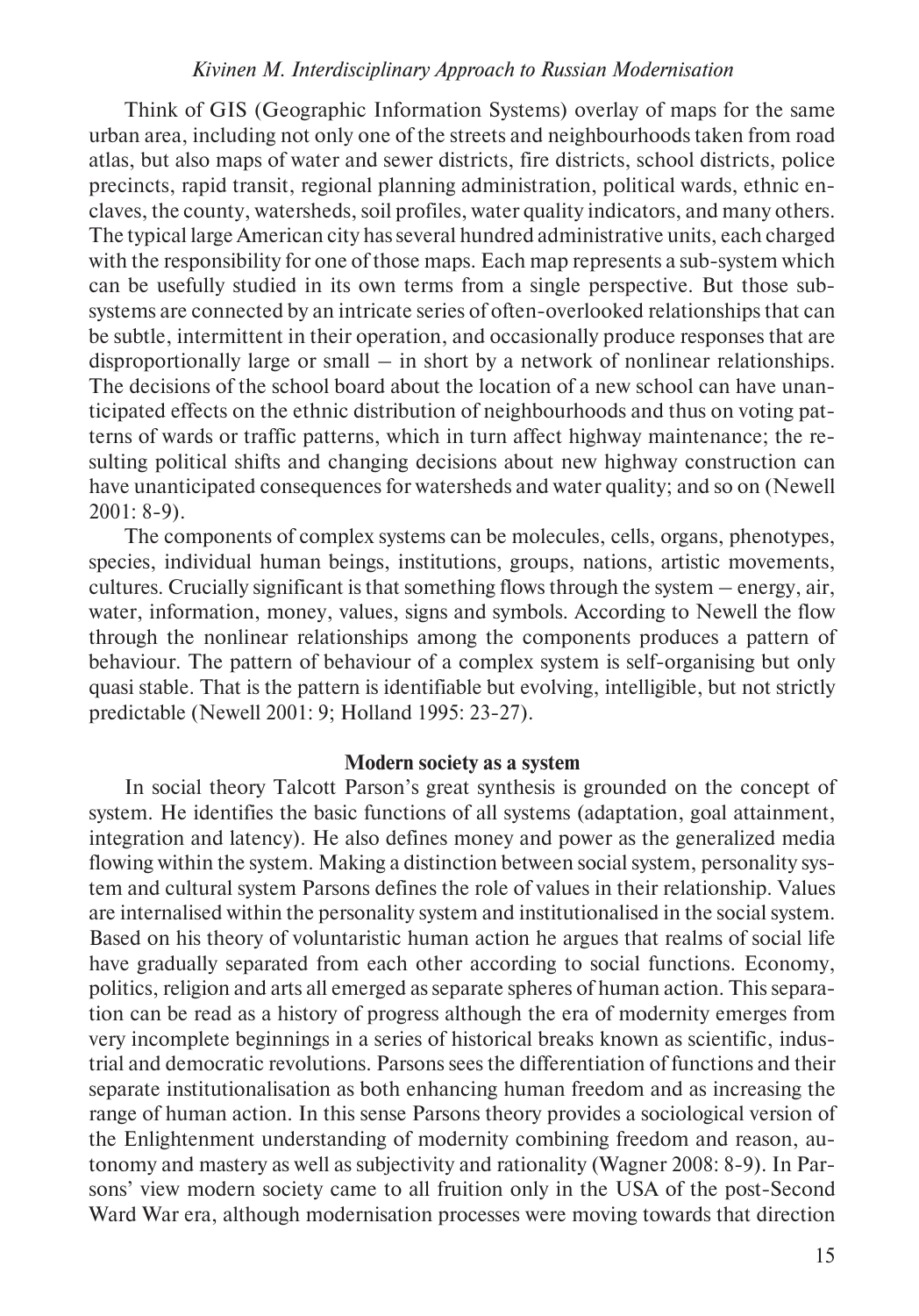for a long time. The Parsonsian modernisation theory suggested as well that these kinds of modernisation processes are continuously going on in other parts of the world.

I am now starting to make the argument that contemporary Russian modernisation should be studied from an interdisciplinary perspective. Parsons is a relevant point to refer but does not lead us very far. He sees modernisation as institutional differentiation and value generalization. Comparing Western and Soviet forms of modernisation he sees the problems of the latter in three points:

— In the Soviet system the function of goal attainment is emphasised too much which means that political institutions are playing too large and economic institutions too little role.

— This also implies that because of the lack of market economy power is playing too large role as a generalized media, and money is not significant enough.

— On this basis the Soviet modernisation can be characterised as infrastructural modernisation (urbanisation, industrialisation, growing literacy etc.) and not as institutional modernisation where the social institutions would have been properly differentiated. (Cf. Parsons 1967, 1970 and 1978.)

From the point of view of interdisciplinarity, as outlined above, there are several problems in Parsons' theory. Even if we would accept the idea that society is a complex system Parsons way of theorising lays open to a few fundamental critiques. When C. Wright Mills was criticising Parsons more than fifty years ago he called Parsons approach to "grand theory", showing how difficult it is to actualize Parsons concepts for any historical explanations. From the vocabulary of interdisciplinarity we could argue that Parsons synthesis does not require empirical mediations. Mills was as well one of the first to point out the self-congratulating aspect of the Western form of modernisation in Parsons' theory. Numerous times Parsons has been rightly accused of providing overly harmonious picture of Western society denying the existence of contradictions, oppression or exclusion linked with its institutions. In addition Parsons' theory pays little attention to institutionalisation of unintended results of action and sees the cultural sphere in a straightforward way as values neglecting all theories of cultural binarities and pays no attention to connections between discourses and power.

In order to approach modern society as a complex system we cannot neglect Parsons idea of institutional level of modernisation but we should as well take into account the grand critiques of modernity (from Marx to Weber and critical theory). But we should not forget the aspect of modernity as an ethos, as an attitude and experience either. From this point of view the structural institutional analysis of Russian modernity (or modernity in general) has to combine structural-institutional approach with cultural studies.

#### **Soviet modernity**

Sociologists have often reflected whether the Soviet Union was a modern society (See, for instance, Parsons 1951; Parsons 1967; Parsons & Shils 1951; Kotkin 1995; Lane 2006; Arnason 1993; Kirdina 2001; Srubar 1991; Nureev 2009; Pastukhov 2006). During the Soviet period among the Western scholars the leading paradigm was based on the concept of totalitarianism. On the other hand since the 1960 it was accompanied by the so called revisionist approach which focused on more modern aspects of Soviet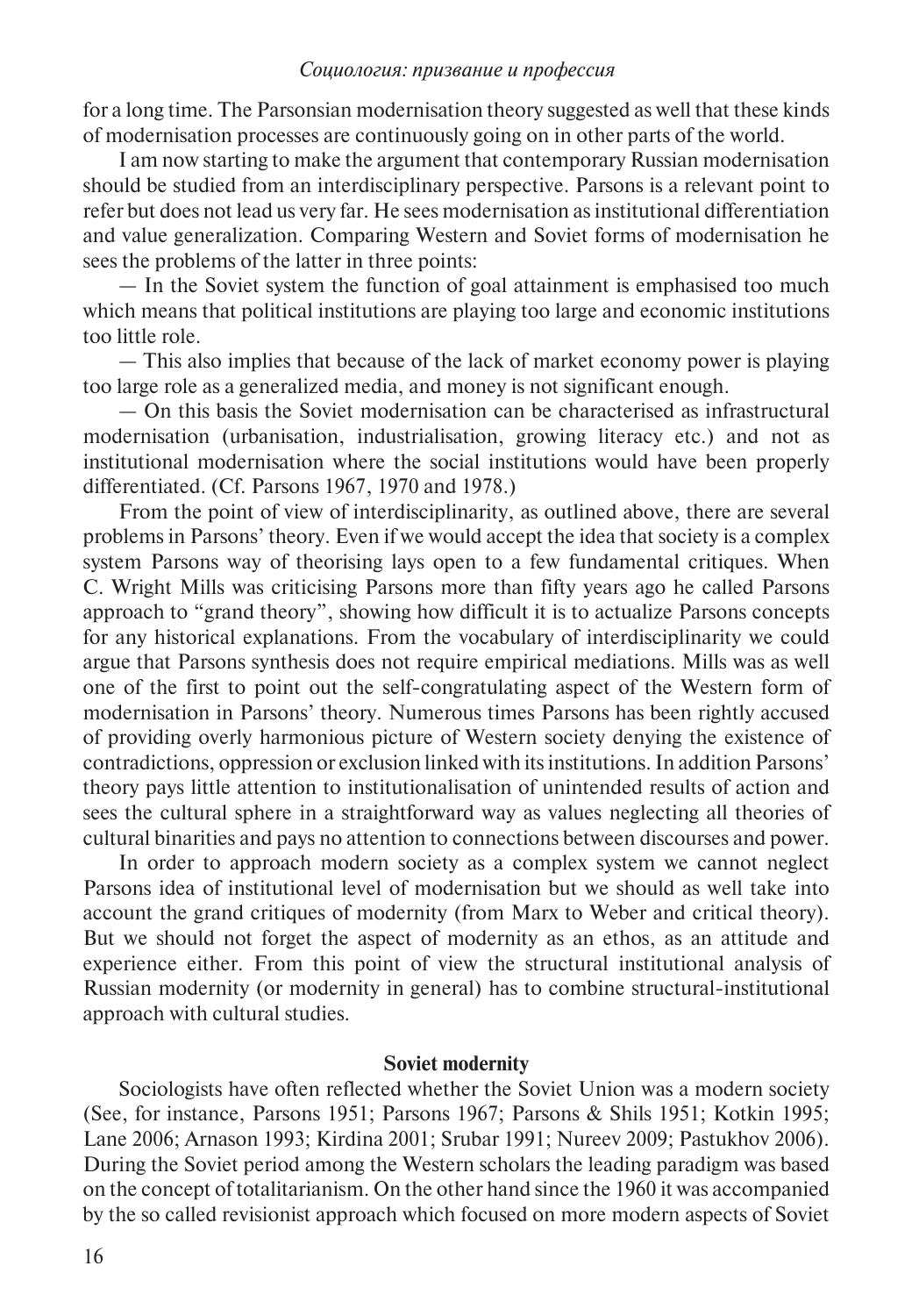society. After all, the Soviet society was industrialised, urbanized, literate and even the occupational structure of society did not seem to deviate too much from that of developed Western societies.

I have (Kivinen 2002; Kivinen 2011) previously shown that the Durkheimian concepts of **sacred and profane** can be a key to understanding the specificity of the Soviet modernization project and its intended and unintended results. On this basis I have defined the **model variables** of the Soviet type of modernization. Parsons model variables developed by Talcott Parsons (e.g., 1951 and 1967) are the core concepts for his theory of modernity as well as for the modernization paradigm as it existed since the 1950's. I have argued that the basic variables of the Soviet modernisation were completely different. The Bolshevik project is also based on the idea of the inevitability of modernization, but unlike Parsons, the transition to a modern society is not perceived as a gradual development towards the expansion of market orientation and professionalism, functional differentiation and universal value patterns, but instead as a revolutionary interruption between the past and the future. On the basis of the Bolsheviks' great narrative, the essential dimensions can be perceived as follows:

| <b>Holy</b> (Modern)                | <b>Secular (Traditional)</b> |
|-------------------------------------|------------------------------|
| Science                             | Religion                     |
| <b>Progress</b>                     | <b>Backwardness</b>          |
| Development of forces of production | Poverty                      |
| Urban                               | Countryside                  |
| Proletariat                         | <b>Bourgeois</b>             |
| Party                               | Czar                         |

I argue that Soviet modernity was not constituted through the same processes as in the West, and it was not outlined using the same cultural categories. In my theoretical interpretation, the Soviet modernization starts from these model variables and ends up in creating a form of modernity, in which all the traditional elements are supposed to disappear for good. This **eliminating form of modernization** has both **intended and unintended** results, and the latter constitute structures like Nomenklatura and NKVD implying demonization of reality, which become **taboos** (see, for instance, Kivinen 2000; Kivinen & Nikula 2006; Kivinen 2011). This interpretation of the Soviet modernisation can help us to analyze both intended and unintended results of Perestroika (Kivinen 2011, ibid.). However, the challenge now before us is to analyze the basic starting points of the new Russian modernization.

# **Russian Modernisation Revisited**

Now my intention is to introduce the new Finnish Centre of Excellence aiming at creating a new paradigm in studying Russian modernisation. The 'Choices of Russian Modernisation' Centre of Excellence meets a number of urgent practical and theoretical needs in academic communities worldwide.

The *practical need* is to better understand and explain Russian modernisation. This is a crucial task with regard to contemporary Russia, its development needs and the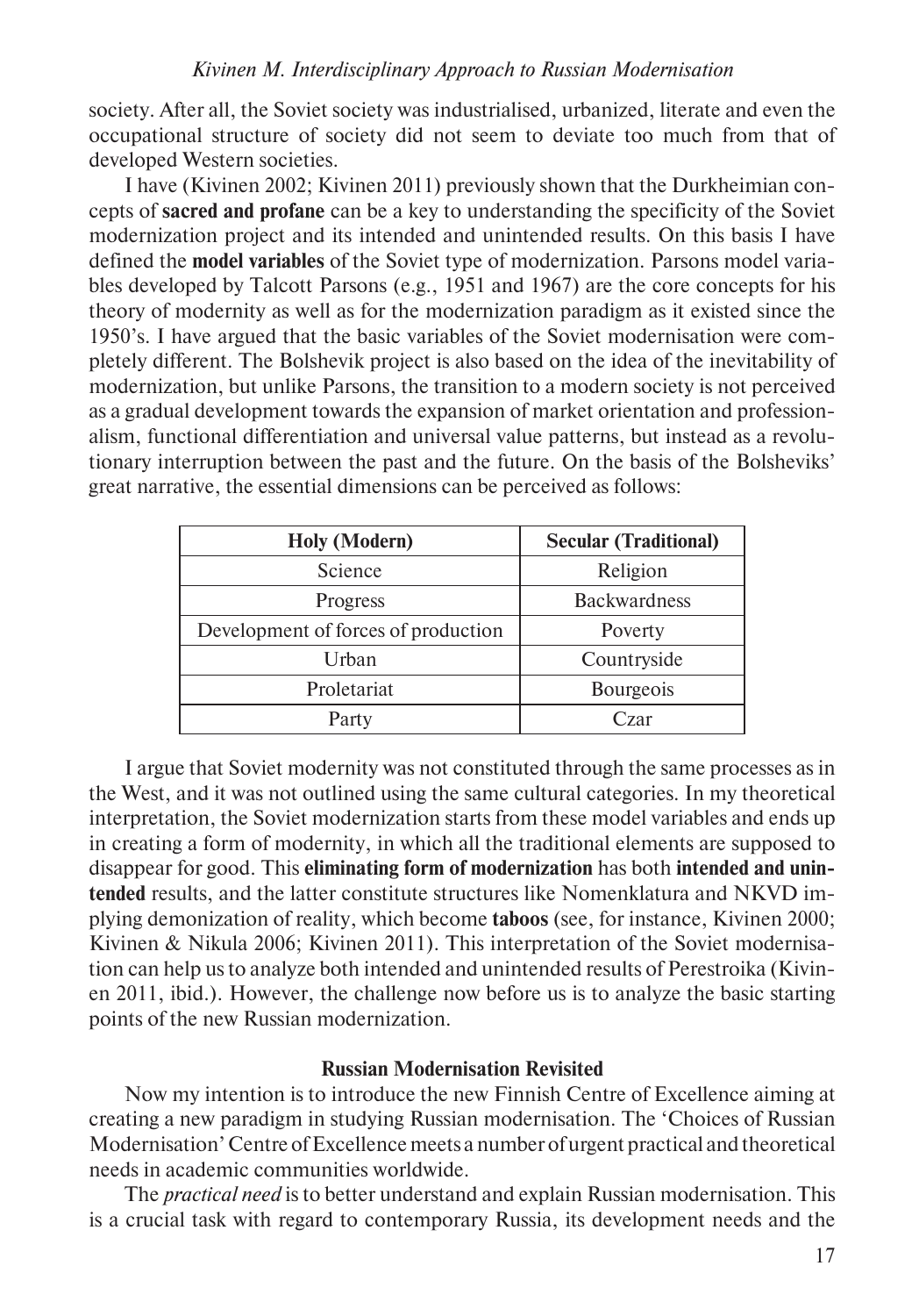related global implications. Since the call by Russian President Dmitry Medvedev in his recent state of the nation address for Russia to modernise (Medvedev 2009), the slogan of modernisation has become widespread. While the Russian Federation rebuilds its state identity and the associated political, social and economic systems, the country must also define itself as a nation, a state and a society, *vis- -vis* global development on one hand and the Soviet and Imperial Russian legacy on the other. Since the early 2000s, in an effort to consolidate power, Russia's rulers have rallied behind a unifying conservative-liberal ideology that has partly replaced and partly built on Soviet and traditional models. President Medvedev's recent address, however, suggests another direction, which partly re-introduces democratic values and Westernstyle modernisation after their short-lived appearance in the early 1990s. Normative ideas concerning personal liberties, social-economic welfare, political freedoms and the rule of law are all key elements for any  $21<sup>st</sup>$  century state as part of the evolving multi-level global order. These are further issues that Russia must deal with.

The *theoretical need* is to gain a better understanding and explanation of modernisation itself on a more abstract level. The concept of modernisation has been a fundamental element of social sciences ever since Talcott Parsons's theoretisations. Eastern Europe's transition has revitalised the need to further develop this conceptualisation (Alexander, Giesen & Mast 2006.). The Russian case is an ideal one with which to dig deeper into the evolving nature of modernisation, given that it captures aspects of westernising modernisation, Soviet modernisation, some antimodern or traditional tendencies in the form of pan-Slavism and Eurasianism, and new variants of modernisation espoused by the so-called BRIC group (Brazil, Russia, India and China), which are emerging global powers that, at least partly, defy any previous models. A number of choices must be made with regard to Russian modernisation. Roughly speaking, the key choices are between (a) modernisation based on the Western democratic model, be it that of Europe or the United States or something else, (b) modernisation based on the Eastern model, whether that is Russia's own way, the Chinese way or something else (or authoritarian modernisation) and (c) a refusal to modernise and a preference to look for and retain old traditions.

Previous research has not sufficiently considered all these dimensions of Russian modernisation, their mutual interrelationships and more generic theoretical possibilities. Despite some interesting theorisations concerning the various paths and forms of modernity (Eisenstadt 2000; Schmidt 2006; Sachsenmaier, Riedel & Eisenstadt 2002), and a near-consensual understanding that modern development can no longer be encapsulated in the traditional 'West and the rest' formula (Therborn 1995), Russian modernity has remained an enigma that social scientists have approached from various perspectives with somewhat atomistic results. The Centre of Excellence discussed here maintains a continuous dialogue with the previous paradigms and approaches.

The most widespread approach in Russia – the so-called *tsivilizatsionnyj podkhod –*  sees Russia as a unique civilisation (Nureev 2009; Pastukhov 2006). Proponents of this approach have returned to traditional discussions and have revitalised the idea of Russia as a Eurasian civilisation (Abdikerova 2009; Danilevskii 1869/2003; Dugin 1997; Dugin 1999). In our view, this approach is problematic. Eurasians argue that Russia is destined to follow the path defined by its history, which is based on the Asiatic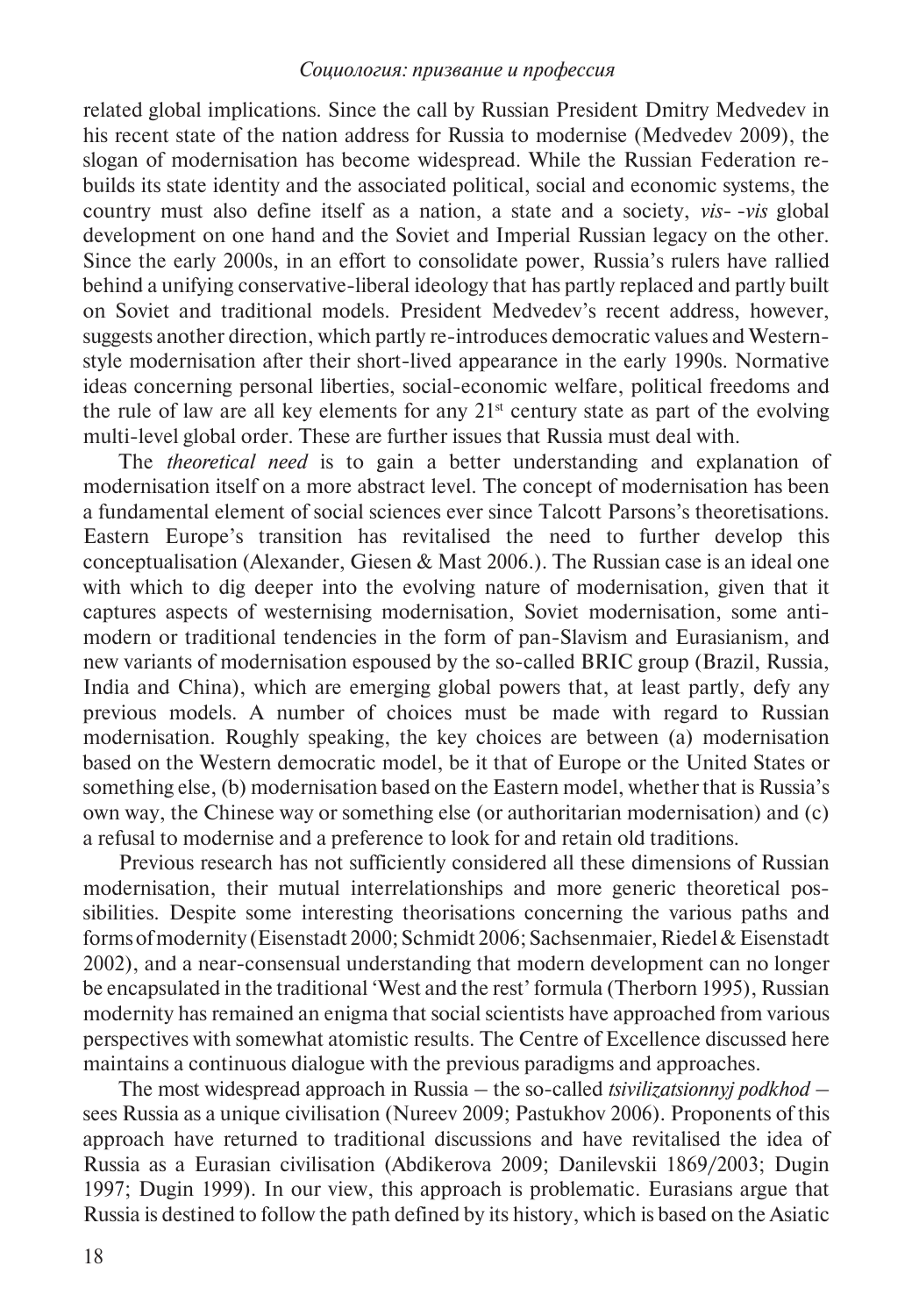mode of production, authoritarian etacratism and collectivist cultural values. In Russia, this discourse has been imposed largely by the development of China and authoritarian 'Asian' capitalism in various developing countries. Defining Russian identity as unique (for example, in the discourse on Eurasianism) seems to raise several new issues. Difference is seen everywhere, in Russian values, forms of ownership, legal and political institutions and people's attitudes, just to name a few areas. Like civilisation theories in general, Eurasian theory is problematic because it tends to be abstract and totalising in an essentialist vein. Russian cultural theory has responded actively to the idea of 'multiple modernities' by suggesting an approach of New Cultural Anthropology for studying 'closed societies' (Novoe Literaturnoe Obozrenie 2009) that is close to our own approach. In Russian economic policy, the choice of modernisation is currently seen from a technology-centred perspective, in which new technological innovations open the path to modernisation. This approach seems to involve a strong Soviet-type legacy in terms of understanding economic modernisation.

In the context of major Western theories, totalising approaches are also widespread. One influential such interpretation is the concept of the 'patrimonial model' (e.g., Pipes 1997; Rosefielde 2007). This perspective sees Russia as being determined to stay on its path of state-dependent authoritarianism. In contrast, the 'transition' discourse emphasises the future (e.g., Larjavaara 2007; Heusala 2005; Kivinen & Nikula 2006), albeit in a finalistic manner. The transition paradigm sees Russia proceeding on a linear developmental path that is defined by the systemic features of the market economy: democracy, liberal administration and the rule of law. Both discourses see developments in Russia as being determined by inevitable structural and cultural constraints. Empirical studies, however, have shown that development is more hybrid in nature, connecting global and local influences in both formal and informal rules of the game (e.g., Burawoy & Verdery 1999; Berdahl, Bunzl & Lampland 2000; Mandel & Humphrey 2002).

A consequence of this approach is that experts on Russia have reached little, if any consensus. Some experts see less and less difference between modern-day Russia and the Soviet Union, while others regard Russia as a more or less 'normal' European state, both internally and externally. This has led to diffuse policies with regard to Russia, both at the bilateral (Finnish) and European (EU) levels. One reason why scholars have struggled to understand Russia is the complicated and contradictory relationship between the reality and the rhetoric prevalent in Russian discourses. In the Soviet period, the lack of reliable information was used to explain this difficulty; only the official pronouncements of the Communist Party could be examined for clues about the actual state of affairs. This led to the science of Kremlinology, which relied largely on intuition and guesswork, supplemented by the limited non-official information that did manage to leak out of the country. Information is much more freely available in post-Soviet Russia, and it is clear that a more comprehensive analysis, which draws from Russian history and culture, must be placed alongside social science models in order to fully grasp the significance of official discourses and their reception in Russian society.

## **Interdisciplinarity: towards a synthetic view of a complex system**

In order to grasp the internal Russian political and cultural constellations of modernisation and their position *vis- -vis* the larger global community, this Centre of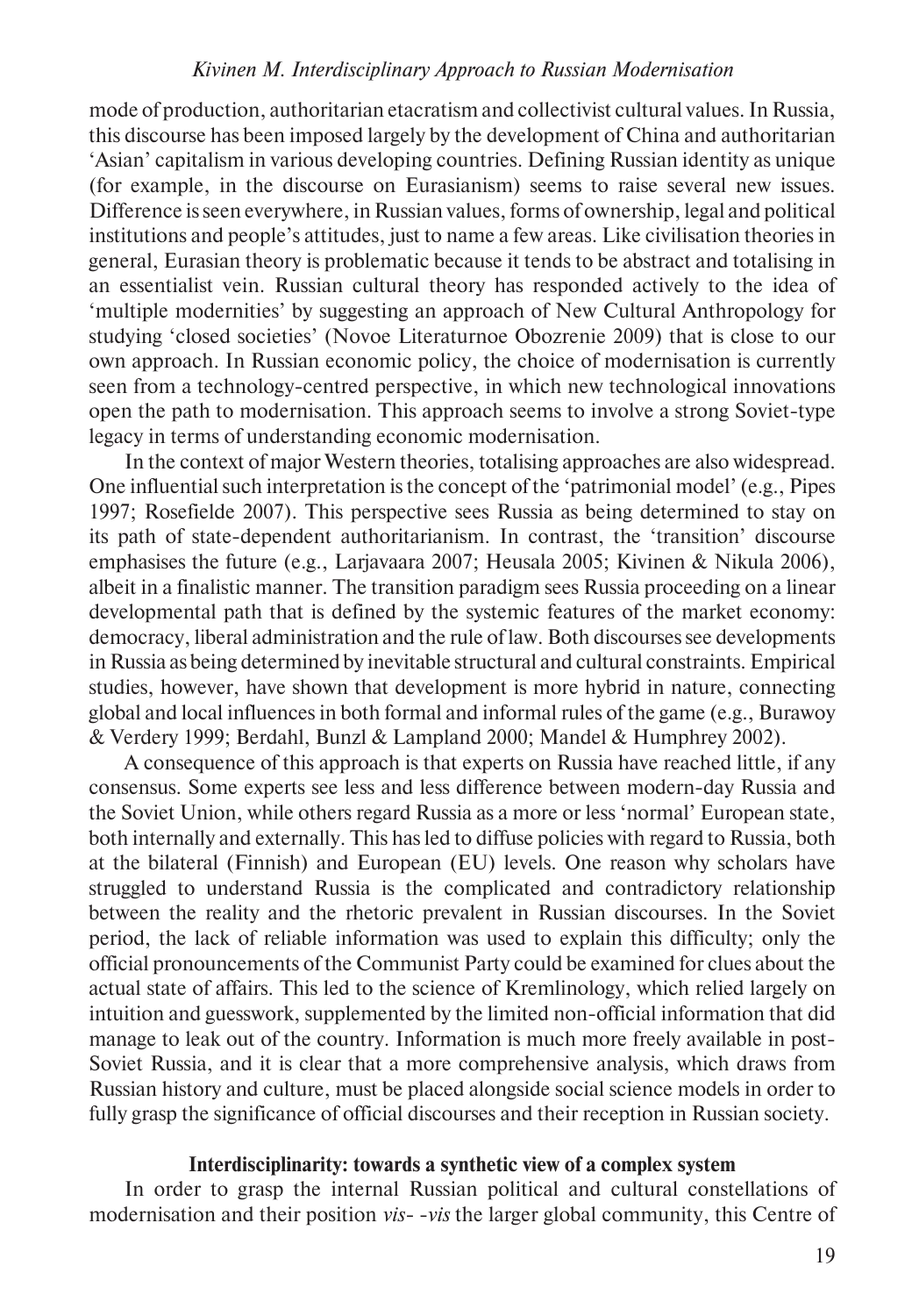Excellence proposes a multi-level, interdisciplinary approach, which enables close dialogue and interaction between studies on different themes and periods. The CoE aims to redefine the research agenda on Russian modernisation.

This new approach, known as the 'Finnish School', will eventually result in a new paradigm in Russian studies and will be an important agenda-setter in Russian studies. It will also provide policy implications at the most fundamental level of EU-Russia relations. In Russian studies, this 'Finnish school' represents an *interdisciplinary and multi-positional* research programme based on *shared research problems* regarding a *joint set of methodological and theoretical approaches.* It combines *in-depth empirical analysis of Russia with theoretical ambition* that extends beyond the Russian context.

The CoE advances a Finnish approach that emphasises *choice* and *agency, intended and unintended results* and the *social constitution of culture*. In this regard, Russia faces five major challenges: (1) *diversification of the economy,* (2*) development of the political system: model of democracy vs. authoritarian governance,* (3) *choice of the model for the welfare regime,* (4) *basic orientation in foreign policy: conflict or integration* and (5) *constructing a post-communist form of rationality and cultural identity*.

The results of the CoE are expected to challenge traditional and contemporary views on Russian modernisation. At the same time, the programmatic intention seeks to "bring Russia back to Russian studies" (Cohen 1999) and to the core of social theory as such. The CoE maintains that Russia should not be seen only as an empirical case; we view it as a challenge for our understanding of basic social processes of modernisation in general.

In order to grasp the emphasis on choice and agency and to account for both intended and unintended consequences, the CoE suggests the concept of the five 'Russian challenges' mentioned above as a heuristic way of defining the problem. Russia is not a coherent or omnipotent actor. While systemic constraints do matter, they do not directly define the direction that will be chosen in these issues (Aalto 2007). Each of the challenges involves a complex structuration process in which both agency and structure must be analysed. If, following Anthony Giddens (1984), structure is understood as comprising both the resources and rules of the game, Russia's problems, on a general level, are less to do with resources and more to do with agency and the rules of the game (Ledeneva 2001).This approach is likely to lead to scientific breakthroughs, firstly at the level of the paradigm itself, based on a unique multidisciplinary dialogue between five clusters, and secondly, in each specific field of research. New scientific openings are expected to be new conceptualisations as well as new paradigmatic examples for empirical research. The research programme will study:

**Cluster 1.** *Diversification of the economy:* Russia's modernisation prospects will be based on its economy regardless of the approach adopted. Therein the key challenge is economic diversification. While Russia must reap full benefits from its energy resources to generate the necessary finances, it also must lessen its excessive energy dependency in the domestic economy and foreign trade. Our approach to diversification refers not only to diversification of the industry but also to the social and organizational forms of public and private units involved in economic activities. Over the last six years, a new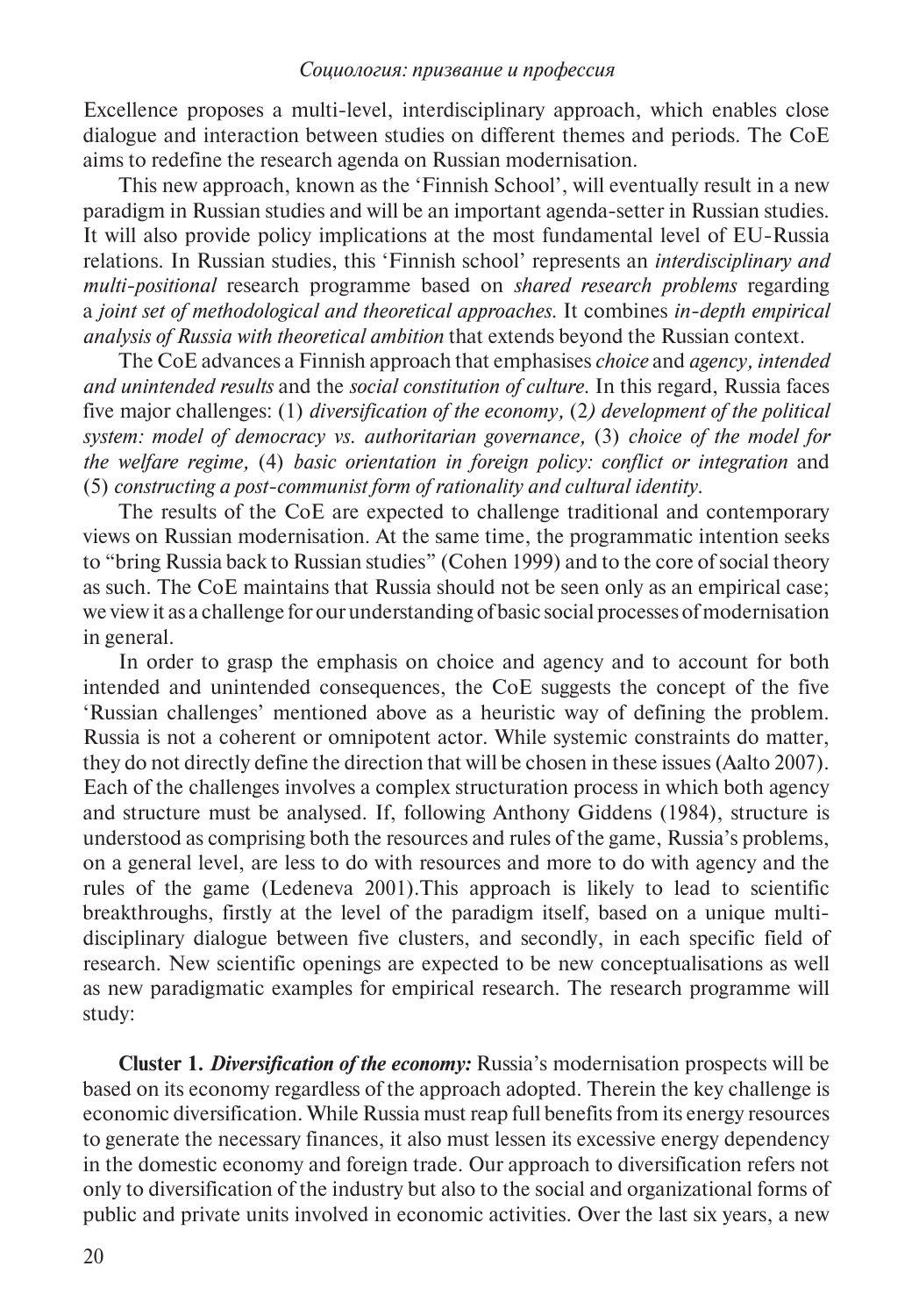research program has been developed in Finland on the structuration of Russian energy policy, the policy frames guiding it and the role of energy in economic modernisation in general. In addition to energy expertise, the cluster has strong and internationally renowned expertise on the economic history of the Cold War. We have shown that even under socialism, economic development was not possible endogenously but presupposed interaction with the Western world and 'neo-endogenous' competition within the socialist bloc. Further constraints on Russian choices to be studied include the effects of path-dependency in the nature-dependent sectors of the Russian economy.

The CoE opens a more interdisciplinary perspective on these issues. Diversification is not only about technology or the production of goods; it also pertains to environmental sustainability, investments in education and healthcare and organisational and institutional innovations. The CoE is creating new interfaces of scientific disciplines in these issues, starting with the understanding that, because the economy is strongly embedded, both socially and politically, the level of diversification has a number of repercussions for other spheres of society and the Russian modernisation process as a whole. This is a precondition for moving towards becoming an informational society with modern technologies. The absence of such a process will jeopardise Russia's position as an economic or political Great Power in the future.

**Cluster 2.** *Authoritarian market society as a challenge:* The development of Russian institutions remains at the core of the modernisation process. All the sub-projects in this cluster are connected to the question of what the Russian state is like today and what will determine its institutional development in the future. Although all subprojects are organisationally independent, they are linked to each other through the connecting concepts of agency, rules of the game and cultural self-understanding. The cluster team produces a comprehensive picture of Russian institutional development and the study of agency development, therefore, includes political and legal systems, public administration, companies, social networks and the media. The study of the rules of the game includes the rule of law, public administration reform and legal pluralism in the private sector, as well as networks of civil society. Accordingly, the study of cultural self-understanding, while being a specific target in the project of identity and freedom of speech, is also an element in all of the team's other subprojects.

The team also looks at the different levels (micro-macro) of system development. An inter-national comparison of Russia's political system is complemented by an analysis of the country's internal political system. This analysis includes an assessment of the rule of law in the Russian state (criminal law) and developments of legal pluralism in the private sector (private law from the point of view of companies as appliers of different rules of the game). Studies of public administration and social networks form a picture of both official and unofficial practices and organisation of life. Freedom of speech and the media as agents of modernisation are closely linked to these areas. The team composition is expected to ensure a natural development of both disciplinary and multi-disciplinary new themes and research lines, also by members of individual subprojects.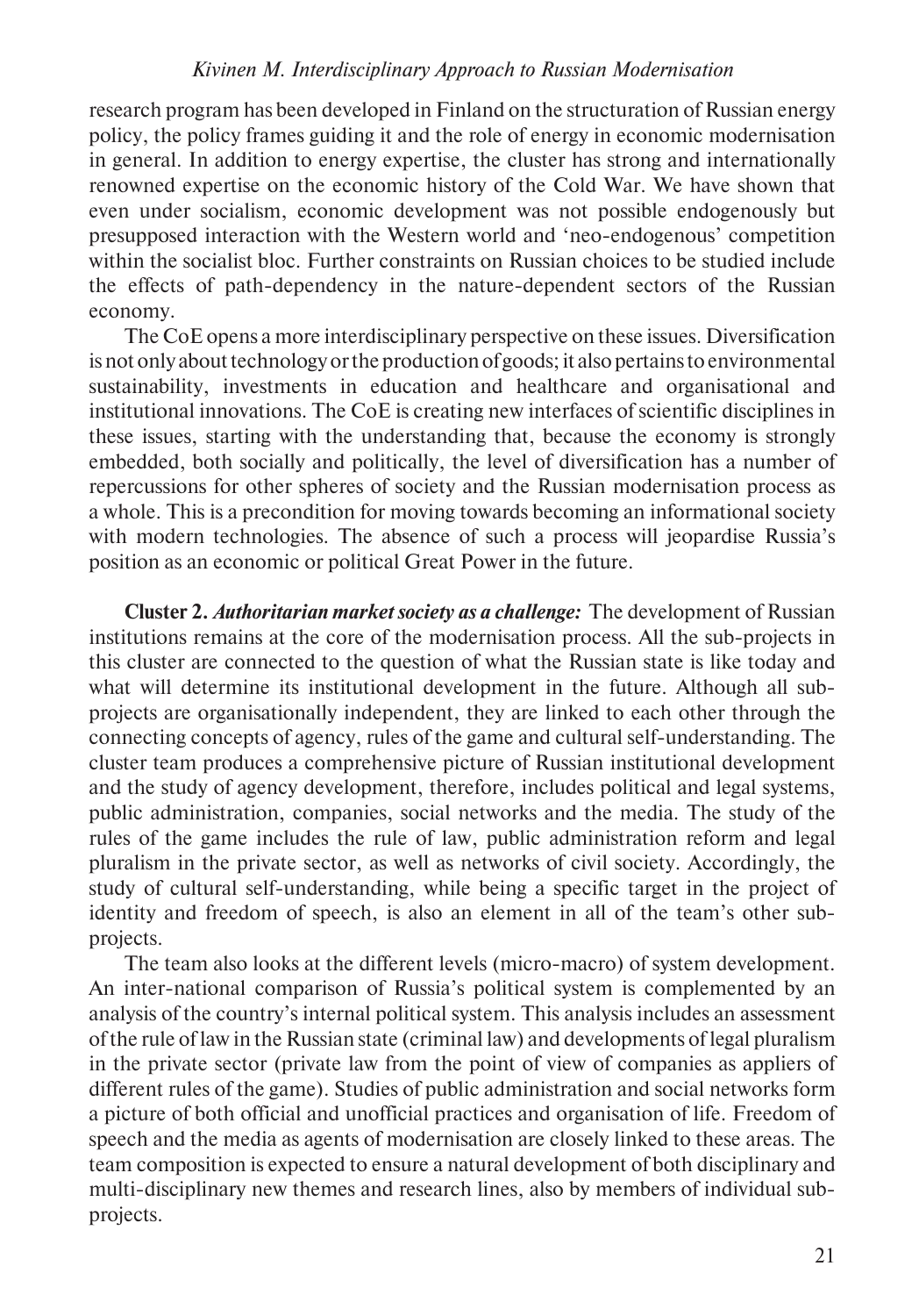**Cluster 3.** *Welfare regime:* Since the collapse of the Soviet Union, socialist welfare structures have experienced rapid, large-scale changes and constant reformulation. Modernisation and institutional reforms have not necessarily proceeded as expected and Russian welfare institutions remain rather weak and of low quality. This cluster examines welfare on the one hand as structures and processes and on the other hand as cultural meanings and agency. At the national level in Russia, welfare will be assessed through federal policies and relevant indexes. At the meso and micro levels, we deal with different (state and non-state) welfare providers, agents within them and various vulnerable groups; class structures as well as professionalisation of work within welfare institutions. At the same time welfare is also approached through problems concerning bodily, sexual and gender issues. International and domestic migration and demographic development and their links with the development of welfare regimes are also taken into account. Thus, in addition to the macro-level foundations that provide the basic structure for the other levels, considerable emphasis is put on agency, including gendered tendencies. Empirically, the most critical task is to map out the choices and alternatives to current post-socialist welfare regime, which is usually conceptualised as a hybrid of liberalism and "new statism". Micro-level studies will challenge macrolevel analyses, reveal diversity and variation inside Russia and provide an opportunity to deal with the data deficiencies, theoretical biases and lack of international networking that produce images of Russia as "the other" in comparison to "Western" welfare regimes. Methodologically, related questions are approached through multiple datasets, from statistics to participatory research methods, emphasising multipositionality and the importance of knowledge and insights from in-between and inside. The research projects involve Western European and American scholars, as well as several Russian and Eastern European researchers.

**Cluster 4.** *Foreign policy:* The intertwined nature of domestic politics and international relations means that the quest for modernisation also affects Russian foreign policy. Russian foreign policy has been based on the aspiration to establish and strengthen its position as a great power. However, there are several ways to define the term "great power". If Russia wishes to modernise according to the Western model, it must be recognised as a fully-fledged liberal democratic country that is embedded in key international liberal organisations. If Russia chooses the Eastern style of modernisation, it will use its economic power, especially in energy politics, to control key areas close to its borders and make its voice heard as a great power. The greatness of a traditional great power would be based on military power and direct territorial control. The modernisation theme includes the three following levels of great power identity in Russian policy-making.

*At the domestic level,* the weakest links of Russian Great Powerness are its economics/wealth distribution and good governance. The current discourse of modernisation is one way of addressing this weakness. *The regional level* examines Russia's relationships with its neighbours, particularly through the paradigm of Great Powerness versus imperialism versus the national interest. Russia's success at modernisation will have a major bearing on whether the country can maintain its status as a regional hegemon. A country that is attractive to others can hold soft power as a hegemony. *At*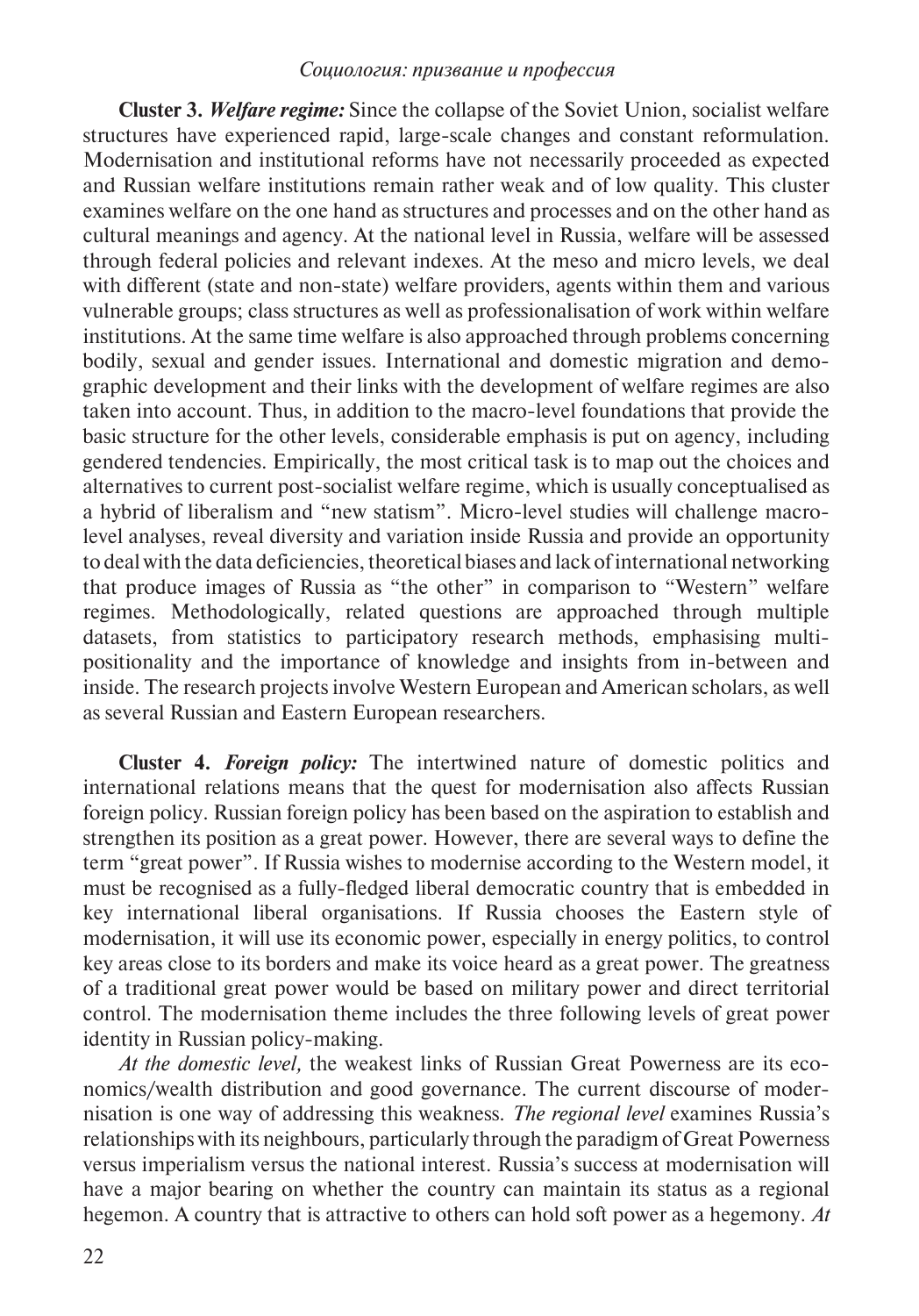*the global level,* comparisons are made with the great power identity of the United States. The historical context of Russia as a great power is an important background element that will be examined. Historically, Russia has sought its place in the concert of global powers in Europe. Since World War II, however, the context has become more global. Modernisation is an internationally comparative term, and in this respect is a vital question that relates naturally to levels I and II.

**Cluster 5.** *Rationality and culture:* The projects within the "Rationality and Culture" team place Russia's modernisation in a historical framework, which is investigated through its major cultural entanglements. These include the discourse on rationality, imperial legacies, language and identity, mechanisms of self-understanding and the collision between Orthodox Christianity and Islam. All of these subject areas are critical to Russia's future and expertise on them is crucial for an analysis of the alternatives for Russia's modernisation. Cultural practices and institutions are a vital part of the modernisation process. The historical process of Russia's modernisation is rooted in Enlightenment period and intense empire building and it draws attention to questions of secularisation and religion, nation and empire. In the  $18<sup>th</sup>$  century, a modern Russian language emerged, along with literature, major cultural and academic institutions and an enlightened intellectual elite. This established a model for the emergence of Russian intelligentsia and its quest for a Russian national culture in the 19th century. The legitimacy of creative intelligentsia as a moral authority and political opinion former was reinforced during the Soviet period, especially in the post-Stalin era, and it has remained largely unchallenged. Meanwhile, the Orthodox Church has reasserted its authority in the processes of national identity formation.

#### **Integration and synthesis**

Let us now turn to the analysis of interdisciplinary process. Klein (1990) and Klein &Newell (1997) have abstracted steps in the interdisciplinary process from messy issues of teamwork. As a starting position an interdisciplinary team must aim at under standing the ethos of the other disciplines. This implies a research culture which folds interpersonal issues of interdisciplinary teams into conceptual issues of interdisciplinary epistemology. On the basis of team practice Newell (2001: 15) has distinguished two phases. I will comment each of the phases concerning our effort to create the new paradigm in Russian studies.

А. Drawing on existing disciplinary perspectives:

(1) Defining the problem;

(2) Determining relevant disciplines (interdisciplines, schools of thought, paradigms)

(3) Developing working command of relevant concepts, theories, methods of each discipline;

(4) Gathering all current disciplinary knowledge and searching for new information

(5) Studying the problem from the perspective of each discipline;

(6) Generating disciplinary insights of the problem.

В. Integrating their insights through construction of a more comprehensive perspective: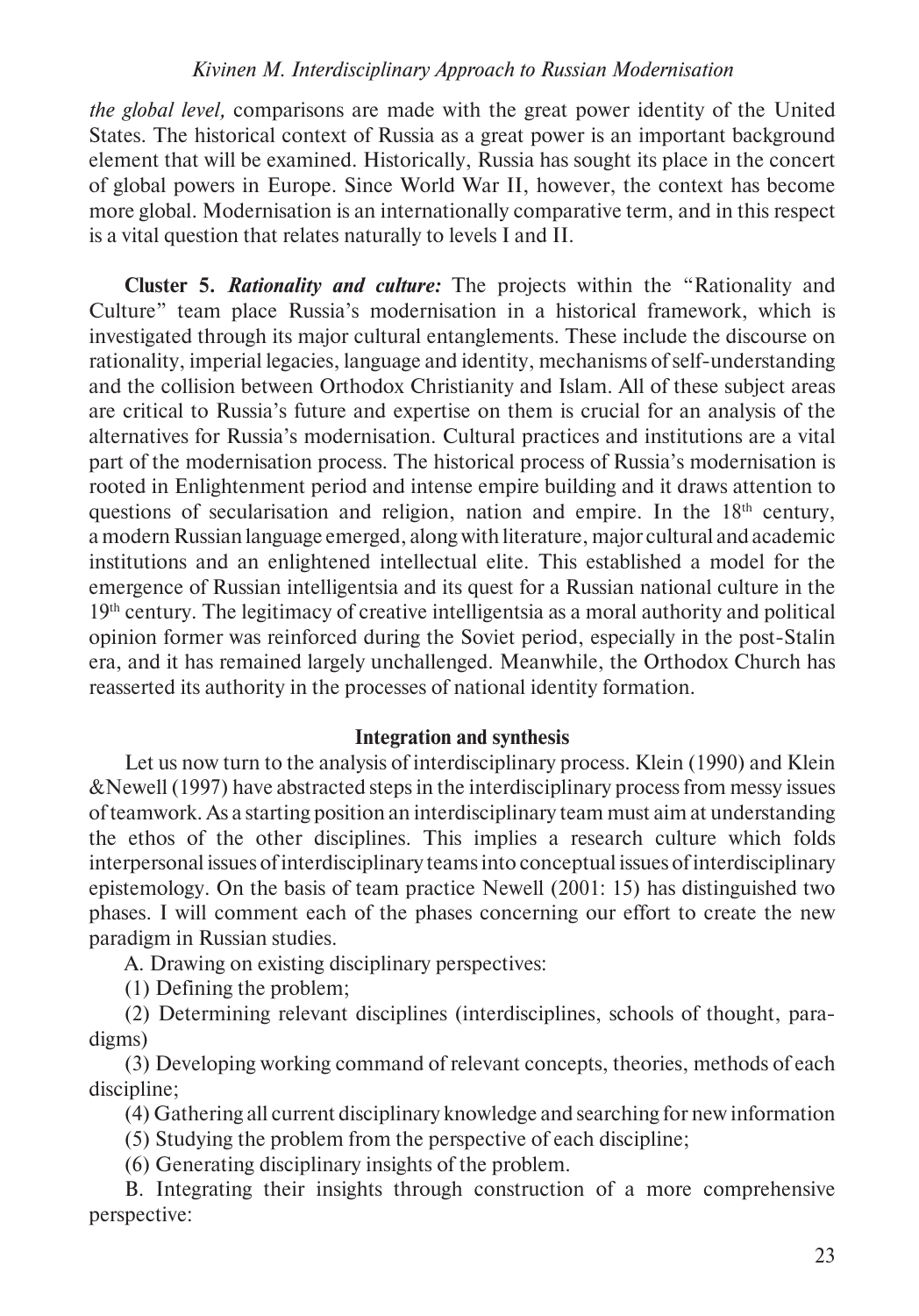(1) Identifying conflicts in insights by using disciplines to illuminate each other's assumptions, or by looking for different terms with common meanings, or terms with different meanings;

(2) Evaluating assumptions and terminology in the context of the specific problem;

(3) Resolving conflicts by working towards a common vocabulary and set of assumptions;

(4) Creating common ground;

(5) Constructing a new understanding of the problem;

(6) Producing a model (metaphor, theme) that captures the new understanding;

(7) Testing the understanding by attempting to solve the problem.

(8) First of all, his intention is not to create a multidisciplinary program but rather to make the demarcation between the disciplines. Especially significant for him is the role of economics.

Before characterising the specificities of our own synthesis let us first return to Parsons. When he develops his theory of voluntary theory of social action his main intention is to draw the demarcation line between economic action and other forms of voluntaristic social action (Joutsenoja 2011). While doing this he defines the particular topic of sociology in a new way. In this sense Parsons effort is contradicting the economics imperialism (cf. M ki 2009) which could be characterised as a pathological form of interdisciplinary approach. The interdisciplinary approach should neither allow methodological reductionism nor totalising forms of synthesis.

In order to make a proper new interdisciplinary integration we have to approach Russian society on the basis of four broad theoretical and methodological frameworks. The first level is the **phenomenological description of the basic institutional matrix** of Russian society and state (see, for instance, Kivinen 2000; Kivinen & Nikula 2006). The intention is to provide a multi-disciplinary overview of the formation of Russia and its state institutions. In addition to conventional political institutions, studies will also analyse social structure, gender, technological development and the spatial formation of Russian development. Providing a background to the individual institutions are investigations into the distinctive ethos of Russian society.

Secondly, the contemporary transition is **hermeneutically** placed in the context of Russian tradition and intellectual self-reflection (Kivinen 2009). Our approach to Russian intellectual history should be interactive, in a dialogical sense. Russia's history of ideas and traditions of social science will be taken into account, while state-of-the-art Western humanities and social sciences contribute to the dialogue.

The third level is the theory of **social structuration**. The processes of the construction and erosion of the Russian state and nation are analysed as the institutionalisation of intended and unintended results of particular hegemonic projects. The relationship between political ideologies and actual social processes in Russian studies has been over-simplified, as if the social institutions were a mere implementation of ideas. Serious examination of unintended results in social and historical analysis opens up new perspectives for understanding both Soviet history and contemporary Russian transformations. (Giddens 1984; Kivinen 2006; Kivinen 2009; Kivinen, Aalto, Dusseault & Kennedy 2013.)

Finally, the project will seek a range of **critical approaches** to Russian society (Kivinen 2009). Russia has always been a source of various forms of social critique and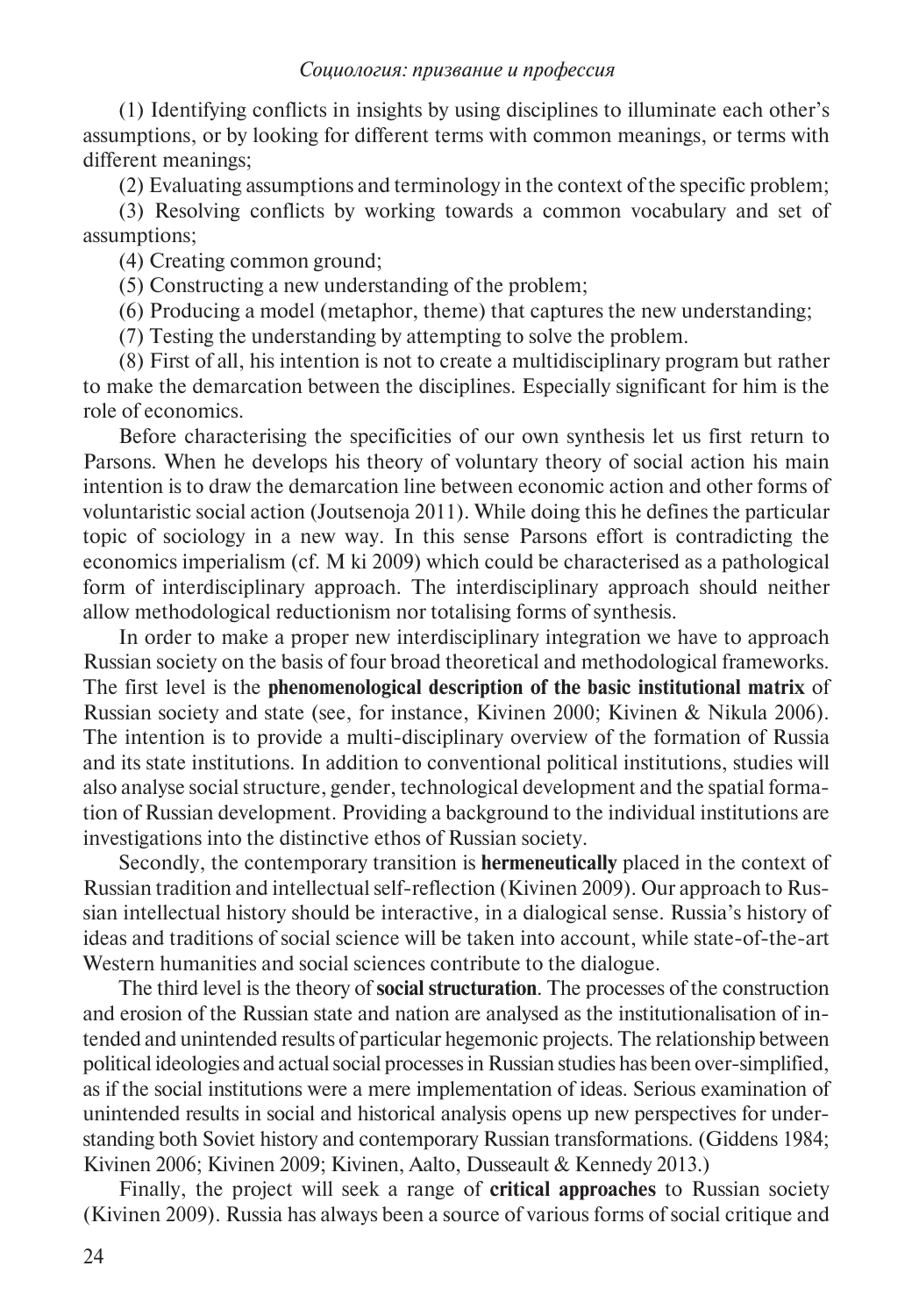even utopia. In the contemporary situation, we should look for the actual alternatives of social development and the forms of critical social discourse that might be relevant for Russia's future. However, we should make this conceptual development open to a new form of critical analysis. Peter Wagner has shown the fundamental problems in traditional critical approaches of capitalist form of modernity. First of all it tends to deploy its concepts in such a way that they are stretched to cover a too large variety of societal institutions, practically all the history of the northwestern quarter of the world since the Enlightenment. Wagner argues that we have to take the justifications for certain historico-institutional arrangements seriously. We should open the critical analysis of the experiences of changes in the ways of dealing with the various *problématiques* of modernity. These *problématiques* – the political, epistemic and economic ones – exist in all societies, but we should need a historico-intitutional analysis of the modern solutions to them. These are based on the modern idea of autonomy but the particular justifications of particular institutional settings cannot be conceptually concluded from this. Wagner's argument is methodologically significant because it shows that we have to have empirically available justifications for changing configurations of modernity.

In sum, I have tried to argue that the standard critique of capitalism does not itself live up to the requirements of modernity. Rather than fully accepting the commitment to autonomy and, as a consequence, the plurality of outcomes in the exercise of autonomy, it reasons the issue away by establishing a conceptual hierarchy between the *problématiques* of modernity as well as between the realms in which those *problématiques* are dealt with. This move amounts ultimately to nothing but a rejection of these *problématiques* – which are seen problematic only under capitalist conditions, but finding self-evident solutions once capitalism is overcome (Wagner 2008: 109).

In such a view, capitalism is neither naturalised nor conflated with modernity. One of the key methodological challenges for our analysis of Russian modernisation is to specify the critical approach that would be based on concrete analysis of contemporary institutional conditions. Instead of foundations provided by a strong philosophy of history, or committing ourselves to a very strong social ontology we seem to need concepts which can show empirical strength in a given situation.

For the creation of a new synthesis on Russian modernisation we can at this point suggest four basic hypotheses:

(1) All modernizing societies have to face the **antinomies of modernisation** that the Bolsheviks wanted to solve by eliminating the traditional elements of society. The Western modernisation is based on the coexistence of modern and traditional, but modernisation as such is not linear and not without contradictions and antinomies.

(2) The contemporary Russian modernisation is based on coexistence and plurality in the Western sense, but is lacking clear functional differentiation of the society's institutional spheres. In order to analyze the interaction between economy and politics, welfare and the political system, culture and foreign policy, we need **historical ideal types and new explanatory models**. These cannot be found in the Western modernisation paradigm that presupposes functional differentiation. This vein of research has not been explored so far, and the horizontal cooperation between the clusters in the CoE opens new research perspectives in this respect.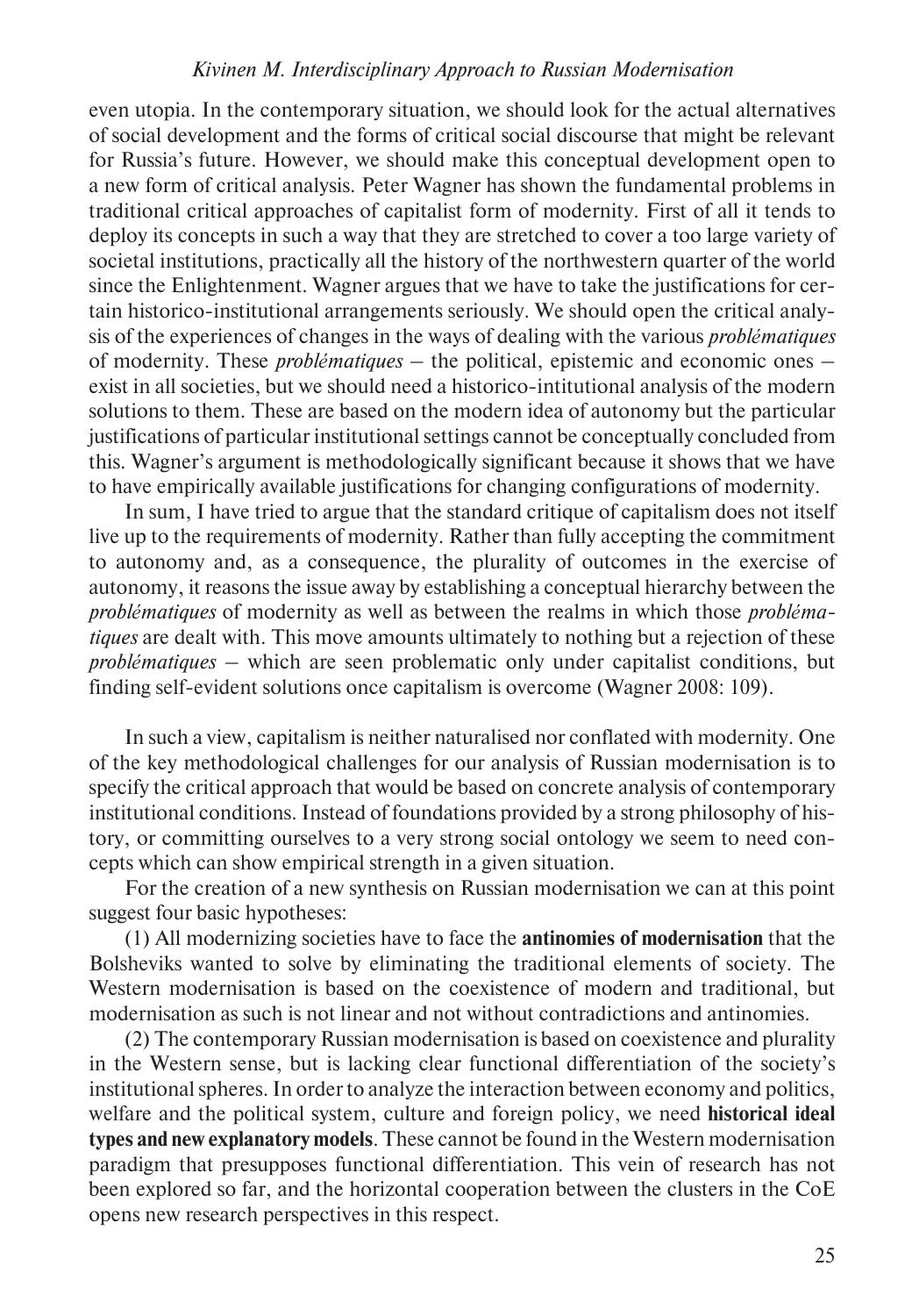(3) Modernisation in Russia is not a one way street, but the past strikes back in two ways. First, as a **restoration** of the old pre-revolutionary Russia. This can be seen in the growing role of the Orthodox religion and imperial traditions, sometimes even monarchism. Secondly, as a **continuity in the unintended results** of the Bolshevik project of demo nization and, at times, taboos in politics, e.g. the role of the secret police, nomenclatura privatization, sustainability of premodern forms of networks in ordinary life.

(4) **Hybrid structures** are created both on the macro and micro levels of society. This does not concern solely the political system but law, administration and welfare structures as well.

These hypotheses underline the need of exploring the interaction between the micro and macro levels of society. On the other hand, we have to be able to define the role of causality and intentionality. In order to grasp the internal Russian political and cultural constellations of modernisation and their position *vis-à-vis* the larger global community, this Centre of Excellence proposes a multi-level, interdisciplinary approach, which enables close dialogue and interaction between studies on different themes and periods. By doing this we aim at redefining the research agenda on Russian modernisation.

#### **Bibliography**

Aalto P. (ed.) *The EU-Russia Energy Dialogue: Europe's Future Energy Security*. Aldershot, 2007.

Abdikerova G. Evraziiskaia mental'nost' kak osnova sozdaniia integral'noi modeli sotsializatsii lichnosti. *Sotsiologicheskie Issledovaniia*, 2009, 9, 42–47.

Alexander J.C., Giesen B. & Mast J.L. (eds.) *Social Performance: Symbolic Action, Cultural Pragmatics, and Ritual*. Cambridge, 2006.

Arnason J.P. *The Future that Failed: Origins and Destinies of the Soviet Model*. London, 1993.

Barry A., Born G. & Weszkalnys G. Logics of interdisciplinarity. *Economy and Society*, 2008, 37(1), 20–49.

Berdahl D., Bunzl M. & Lampland M. (eds.) *Altering States: Ethnographies of Transition in Eastern Europe and the Former Soviet Union*. Ann Arbor, 2000.

Burawoy M. & Verdery K. (eds.) *Uncertain Transition: Ethnographies of change in the Postsocialist World*. Lanham, 1999.

Cohen S.F. Russian Studies without Russia. *Post-Soviet Affairs*, 1999, 15(1), 37–55.

Danilevskii N. *Rossiia i Evropa. Vzgliad na Kulturnye Tsennosti i Politicheskiye Otnosheniia Slavianskogo Mira k Germano-Romanskomu*. Moscow, 1869/2003.

Dugin A. *Osnovy geopolitiki: geopoliticheskoe budushchee Rossii*. Moscow, 1997.

Dugin A. *Absoliutnaia rodina*. Moscow, 1999.

Eisenstadt S.N. *Die Vielfalt der Moderne*. Weilerswist, 2000.

Giddens A. *The Constitution of Society. Outline of the Theory of Structuration*. Cambridge, 1984.

Heusala A. *The Transitions of Local Administration Culture in Russia*. Helsinki, 2005. Holland J. *Hidden order: How adaptation builds complexity*. Cambridge, 1995.

Joutsenoja M. Talcott Parsons and the System of Social Sciences, in: Kahla E. (ed.) *Between Utopia and Apocalypse. Essays on Social Theory and Russia.* Jyväskylä, 2011.

Kirdina S. Teoriia institutional'nykh matrits: v poiskakh novoi paradigmi. *Zhurnal sotsiologii i sotsialnoi antropologii*, 2001, 4(1), 101-115.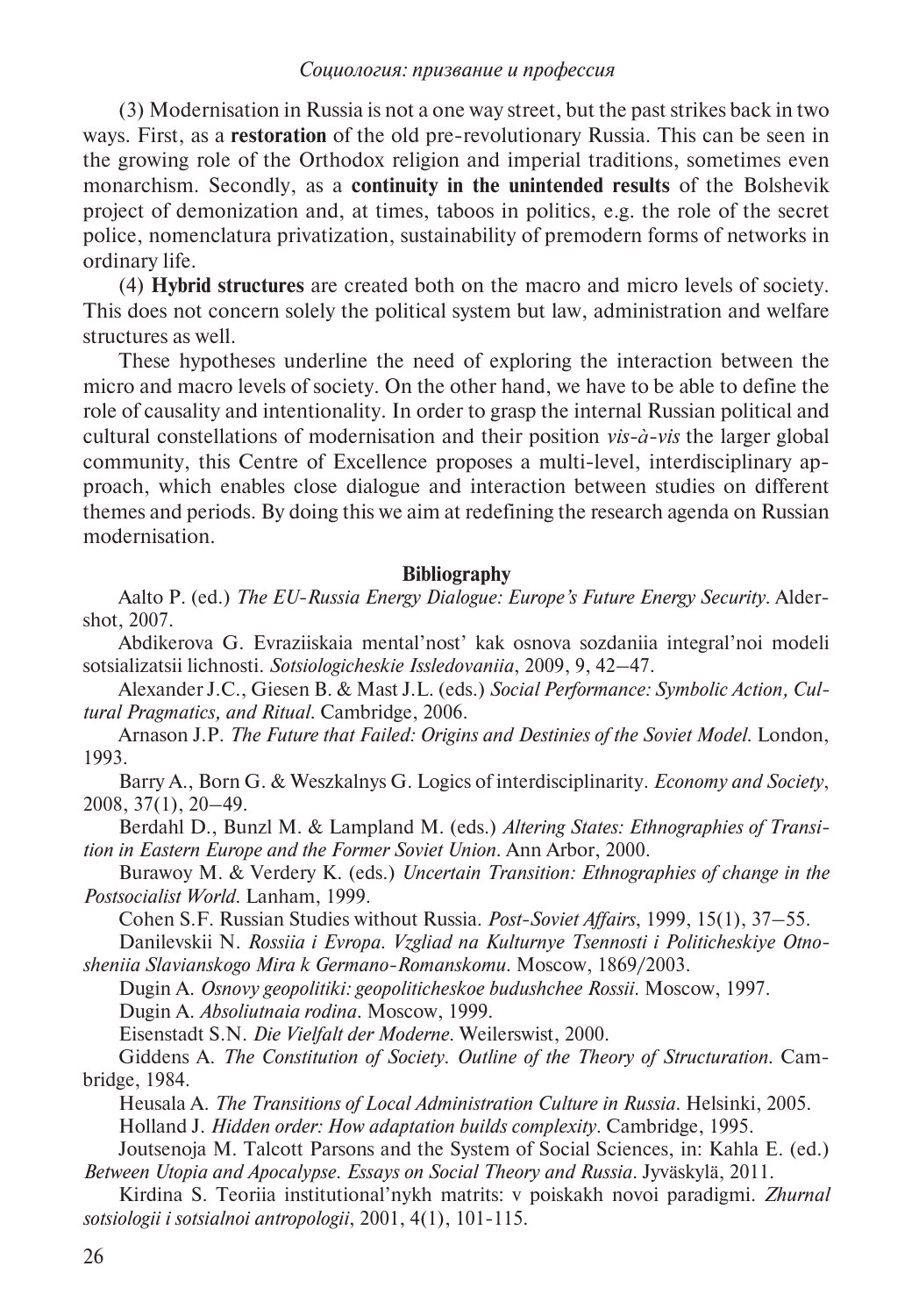Kivinen M. The Sacred and the Profane in Russia – a Durkheimian interpretation. *The Finnish Review for Russian and East European Studies*. Special Issue / The VI ICCEES World Congress, 2000, Vol. 7, 6–26.

Kivinen M. *Progress and Chaos*. Saarijärvi, 2002.

Kivinen M. Classes in the Making? Russian Social Structure in Transition, in: Therborn G. (ed.) *Inequalities of the World*. London, 2006.

Kivinen M. & Nikula J. Issleduya perekhodnyi period. *Mir Rossii*, 2006, 15(1), 50-75.

Kivinen M. & Nikula J. Transition tutkimus, in: Nikula, J. (ed.) *Katse Venäjään: suomalaisen Venäjä-tutkimuksen antologia*. Helsinki, 2006.

Kivinen M. Russian Societal Development: Challenges Open, in: Haukkala, H. & Saari S. (eds.) *Russia, Lost or Found*. Helsinki, 2009.

Kivinen M. Sotsiologiia i vyzovi postsovetskoi epokhi, in: *Vivat Jadov! K 80-letnemu jubileiu*. Moscow, 2009.

Kivinen M. Perestroika and left-wing fundamentalism – Model Variables of Previous Russian Modernisation, in: *History of Contemporary Russia: Problems, Documents, Facts (1985–1999)*. Moscow, 2011.

Kivinen M., Aalto P., Dusseault D. & Kennedy M.D. Russia's energy relations in Europe and the Far East: Towards a Social Structurationist Approach to Energy Policy Formation. Article manuscript accepted to *Journal of International Relations and Development*, 2013. Forthcoming.

Klein J. *Interdisciplinarity: History, theory, and practice*. Detroit, 1990.

Klein J. & Newell W. Advancing interdisciplinary studies, in: Gaff, J. & Ratcliffe, J. (eds.) *Handbook of the undergraduate curriculum: A comprehensive guide to purposes, structures, practices, and changes*. San Francisco, 1997.

Kotkin S. *Magnetic Mountain: Stalinism as a Civilisation*. Berkeley, 1995.

Lane D. Post-State Socialism: a Diversity of Capitalisms? In: Lane, D. & Myant, M. (eds.) *Varieties of Capitalism in Post-Communist Countries*. Basingstoke & New York, 2006.

Larjavaara I. *Funktionaalinen transitioteoria: Hallinto, oikeusjärjestys ja instituutiot Venäjällä*. Helsinki, 2007.

Ledeneva A. *Unwritten Rules: How Russia Really Works*. London, 2001.

Mandel R.E. & Humphrey C. (eds.) *Markets and Moralities: Ethnographies of Postsocialism*. Oxford & New York, 2002.

Medvedev D. Presidential Address to the Federal Assembly of the Russian Federation. *Archive.kremlin.ru*. http://archive.kremlin.ru/eng/speeches/2009/11/12/1321\_type70029 type82912\_222702.shtml (accessed February 21, 2013). Moscow, 2009.

Mills C.W. *The Sociological Imagination*. New York, 1959.

Mäki U. Economics Imperialism: Concept and Constraints. *Philosophy of the Social Sciences*, 2009, 39(3), 351-80.

Newell W.H. A Theory of Interdisciplinary Studies. *Issues in Integrative Studies*, 2001, 19, 1-25.

Newell W. & Meek J. What can public administration learn from complex systems theory? In: Morçöl G. & Dennard L. (eds.) *New sciences for public administration policy*. Burke, 2000.

Novoe Literaturnoe Obozrenie. 2009, 100.

Nowotny H. Science in search of its audience. *Nova Acta Leopoldina*, 2003, 87(325), 211-15.

Nowotny H., Scott P. & Gibbons M. *Re-thinking science: Knowledge and the public in an age of uncertainty*. Cambridge, 2001.